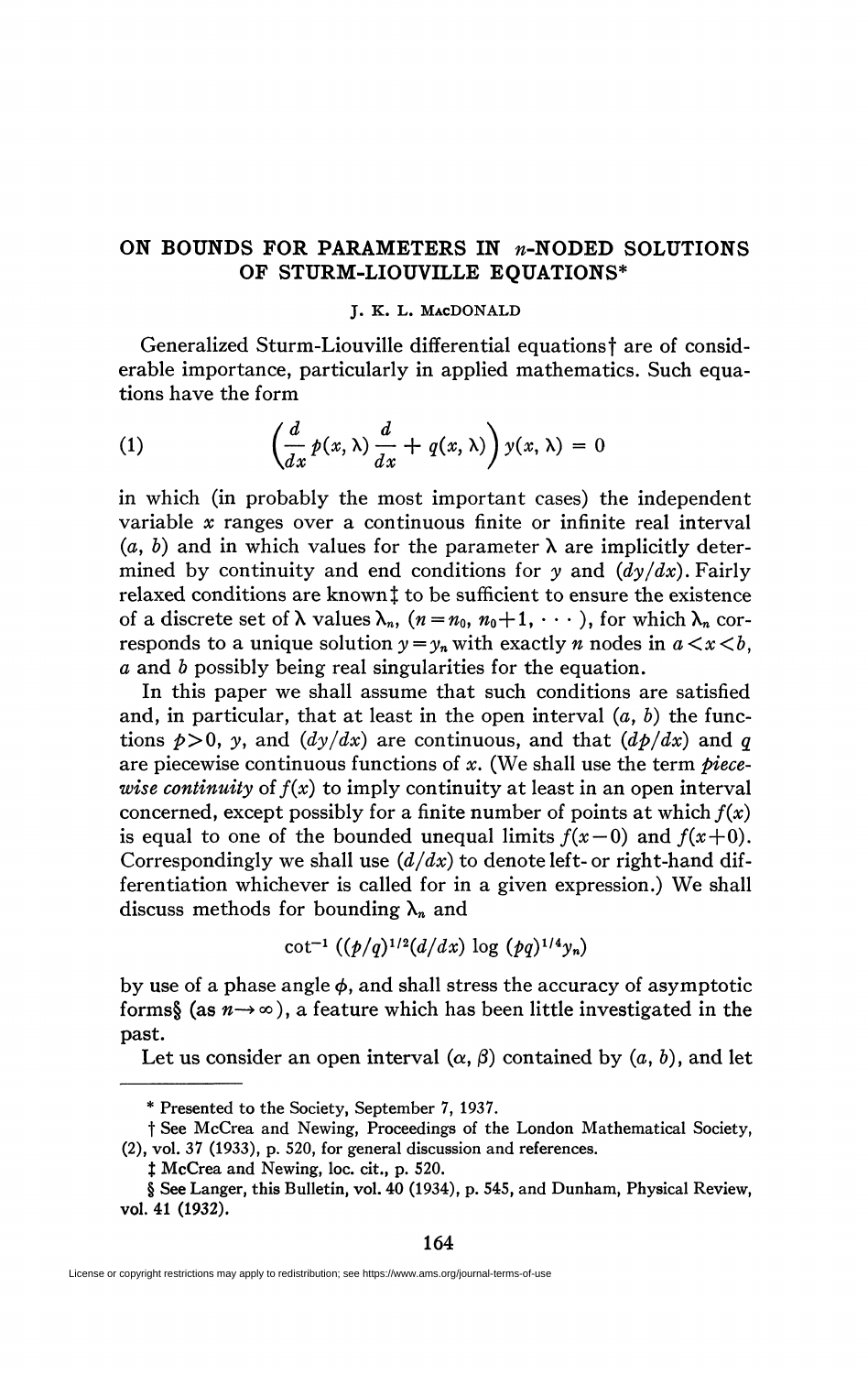us introduce disposable continuous functions *r>0\** and *s* with piecewise continuous x-derivatives *r'* and *s'.* We define a dependent continuous function (phase angle)  $\phi$  by the relation  $\dagger$ 

(2) 
$$
\cot \phi = s + (r p y'/y).
$$

Then we can eliminate *y'/y* between equations (1) and (2) to get the differential equation satisfied by  $\phi$ :

(3)  

$$
\frac{d\phi}{dx} = \frac{1}{r\rho} + \left(rq - \frac{1}{r\rho} + \frac{s^2}{r\rho} + \frac{r's}{r} - s'\right) \sin^2 \phi
$$

$$
- \left(\frac{r'}{2r} + \frac{s}{r\rho}\right) \sin 2\phi.
$$

Our main concern is to choose the functions  $r$  and  $s$  so that equa*z* tion (3) can be readily solved analytically or so that a comparison theorem can be used to bound  $\phi$  closely between known forms. The field of choice is very wide and encourages individual ingenuity in special cases; so we shall concentrate on what appear to be the most useful general forms. Note that we can determine boundary values for  $\phi$  by use of (2) and the asymptotic forms of  $\gamma'/\gamma$  near the boundaries, together with the property that  $\phi$  passes through a multiple of  $\pi$ only as x passes through a nodal value for  $y$ ,  $\phi$  being an increasing function of x near each node. Further we may note the useful suggestion that in general<sup>†</sup>

(4) 
$$
\int_{\alpha}^{\beta} (q/p)^{1/2} dx \sim n\pi \text{ as } n \to \infty,
$$

where *n* is the number of nodes in the interval  $(\alpha, \beta)$  over which  $q \ge 0$ and over which the integral exists. In fact one of our main objects where the number of the number of a secure of a sex motor calculations  $\frac{1}{\ln 2}$  and  $\frac{1}{\ln 2}$  is the integral existence of our main objects. In fact one of our main objects.

 $\frac{1}{2}$  we set  $s = -\frac{b\ell}{2}$  we rid (3) of the indefinite signed term sin  $2\delta$ .  $\overline{a}$ .

(5) 
$$
\frac{d\phi}{dx} = \frac{1}{pr} + \left( rq - \frac{1}{pr} - \frac{p(r')^2}{4r} + \frac{(pr')'}{2} \right) \sin^2 \phi.
$$

*dx pr \ pr 4r* 2 / \* This condition may be relaxed to allow *r—*»0, r—> oo, or *r* to be only piecewise continuous within  $(\alpha, \beta)$ , but then it may be difficult to determine the possible discontinuities in  $\phi$ .

t Prüfer, Mathematische Annalen, vol. 95 (1926), pp. 499-518, was the first to make general use of a polar angle. His form corresponds to setting  $s=0$  and  $r=1$  in our general expression.

*X* Langer, loc. cit., Dunham, loc. cit.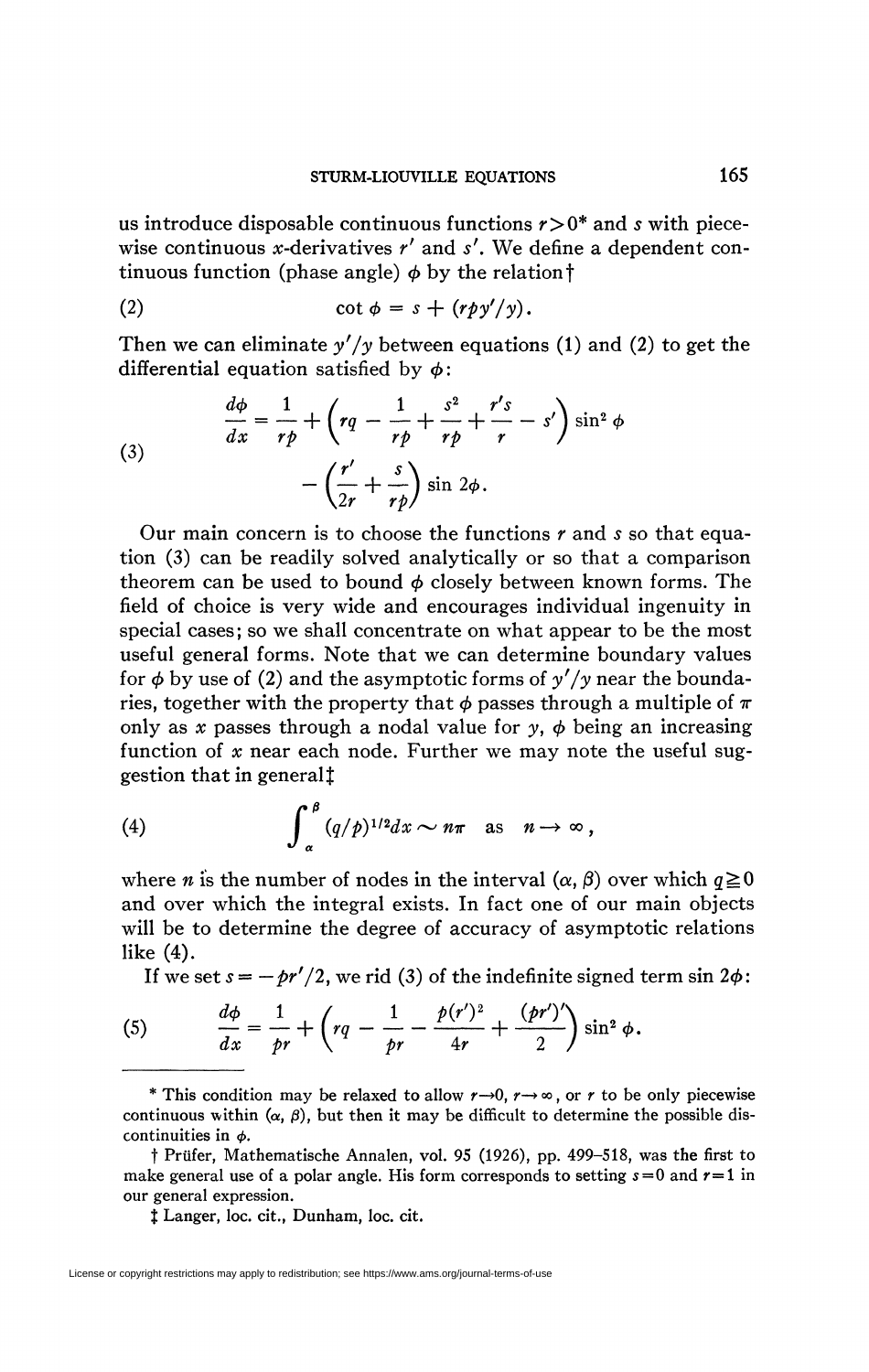In particular, we can take  $(\alpha, \beta)$  as an open interval over which  $pq>0^*$  and over which  $(pq)$  and  $(pq)'$  are continuous and  $(pq)''$  piecewise continuous. Then we can set  $r = (pq)^{-1/2}$  and get, as a result, the form

(6) 
$$
\frac{d\phi}{dx} = \left(\frac{q}{p}\right)^{1/2} (1 + F \sin^2 \phi),
$$

with

$$
\cot \phi = \left(\frac{(pq)'}{4pq} + \frac{y'}{y}\right) \left(\frac{p}{q}\right)^{1/2},
$$

$$
F = \frac{5}{16pq^3} \left(\left(\frac{d}{dx}pq\right)^2 - \frac{4}{5}\left(q\frac{d}{dx}p\frac{d}{dx}pq\right)\right).
$$

We have much reason to regard equation (6) as our most simple and powerful form for discussing many types of examples, and in particular for determining the accuracy of the relation (4). For such purposes we can use the following among the many inequalities derivable directly from (6) or through a comparison theorem.f We take (c, d) to be any appropriate interval contained by  $(\alpha, \beta)$ , with  $\phi_c$ and  $\phi_d$  the values for  $\phi$  at  $x = c$  and  $x = d$ , respectively. Then we obtain the relations

(7a) 
$$
\int_{c}^{d} \left(\frac{q}{p}\right)^{1/2} dx \leq \phi_{d} - \phi_{c} \left(\int_{c}^{d} \left(\frac{q}{p}\right)^{1/2} dx \geq \phi_{d} - \phi_{c}\right)
$$

if  $0 \leq F$  ( $0 \geq F$ ) over the interval  $(c, d)$ , which is a special case of the stronger form

(7b)  

$$
I \leq \int_c^d \left(\frac{q}{p}\right)^{1/2} dx \leq I - \int_c^d \left(\frac{q}{p}\right)^{1/2} \left(\frac{F-k}{1+k}\right) dx
$$

$$
\left(I \geq \int_c^d \left(\frac{q}{p}\right)^{1/2} dx \geq I - \int_c^d \left(\frac{q}{p}\right)^{1/2} \left(\frac{F-k}{1+k}\right) dx\right)
$$

if  $k > -1$  is an upper (a lower) bound for *F* over  $(c, d)$ , where

$$
I = \int_{\phi_c}^{\phi_d} \frac{d\phi}{1 + k \sin^2 \phi} = \frac{1}{2(1 + k)^{1/2}} \sin^{-1} \frac{1 - (2 + k) \sin^2 \phi}{1 + k \sin^2 \phi} \Big|_{\phi_c}^{\phi_d}
$$

(evaluated as an increasing function of  $\phi_d$ ). Furthermore

<sup>\*</sup> See the first footnote on p. 165.

t See, for example, Kamke's *Dijferentialgleichungen,* pp. 82-86. We use the generalized form with  $\leq$  replacing  $\lt$ , and with  $\phi(\xi) \leq \psi(\xi)$  in Kamke's theorem on p. 82.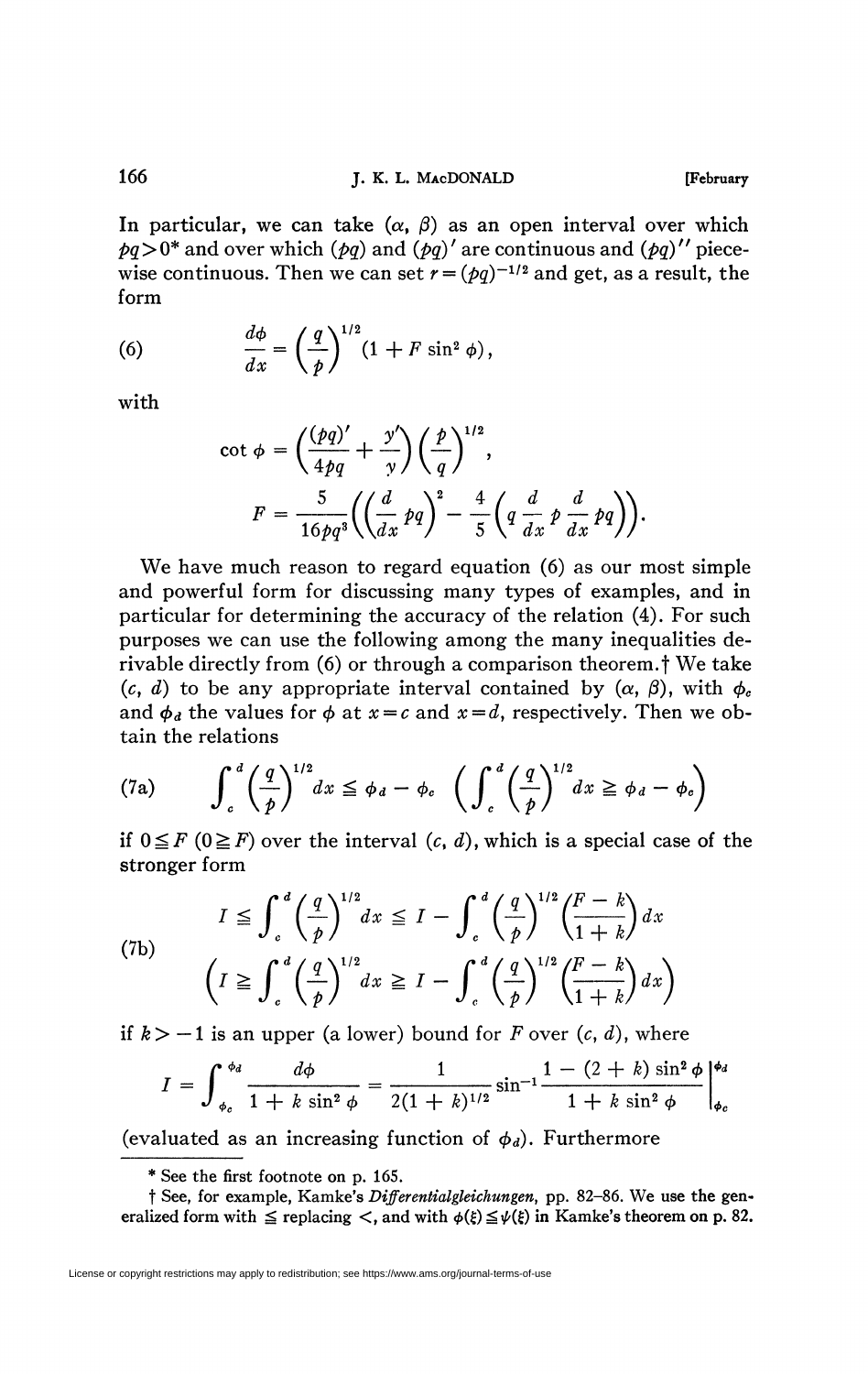(8a)
$$
\int_{c}^{d} \left(\frac{q}{p}\right)^{1/2} (1+F) dx \leq \phi_{d} - \phi_{c}
$$

$$
\left(\int_{c}^{d} \left(\frac{q}{p}\right)^{1/2} (1+F) dx \geq \phi_{d} - \phi_{c}\right)
$$

if  $F \le 0$  ( $F \ge 0$ ) over (c, d), which is a special case of the general form

(8b)
$$
\int_{c}^{d} \left(\frac{q}{p}\right)^{1/2} (1 + \gamma^{2}F) dx \leq \phi_{d} - \phi_{c}
$$

$$
\left(\int_{c}^{d} \left(\frac{q}{p}\right)^{1/2} (1 + \gamma^{2}F) dx \geq \phi_{d} - \phi_{c}\right)
$$

if  $\gamma^2 F \leq F \sin^2 \phi$   $(\gamma^2 F \geq F \sin^2 \phi)$  over  $(c, d)$ , where  $\gamma$  is some prescribed function usually suggested by the asymptotic form of  $\sin^2\phi$  near the end points *c* and *d.* We can usually find suitable asymptotic forms by use of cot  $\phi$  in (6) and the Riccati form for (1), namely,

(9) 
$$
\frac{d}{dx}p\left(\frac{y'}{y}\right) + p\left(\frac{y'}{y}\right)^2 + q = 0.
$$

Let us illustrate the use of the above inequalities. For examples in which  $(q/p)^{1/2}$  and  $(q/p)^{1/2}F$  are integrable over the interval between the end points at which the boundary conditions are given, we may readily bound  $\lambda_n$ , for instance, as in the following example. We consider the nonsingular equation  $(d^2y/dx^2) + \lambda^2x^2y = 0$  subject to  $y = 0$ at  $x=1$  and at  $x=2$ . Here in (6) we have

$$
F = \frac{3}{4\lambda^2 x^4}, \qquad \frac{3}{4\lambda^2} \ge F \ge \frac{3}{64\lambda^2},
$$

and  $y'/y \sim 1/(x-1) + 1/(x-2)$  near  $x = 1$ , 2 (by (9) and the boundary conditions). Therefore, by cot  $\phi$  in (6) we have  $\phi = 0$  at  $x = 1$  and  $\phi = (n+1)\pi$  at  $x = 2$ , when *n* is the number of nodes *within* (1, 2). We therefore have the following bounding relations for  $\lambda = \lambda_n$ : From (7a),

$$
\frac{3}{2}\lambda_n \leq (n+1)\pi.
$$

From the left inequality\* in (7b),

$$
(n+1)\pi \left(1+\frac{3}{4\lambda^2}\right)^{-1/2} \leq \frac{3\lambda}{2} \leq (n+1)\pi \left(1+\frac{3}{64\lambda^2}\right)^{-1/2};
$$

**The right-hand side of (7b) yields very close but more complicated bounds.**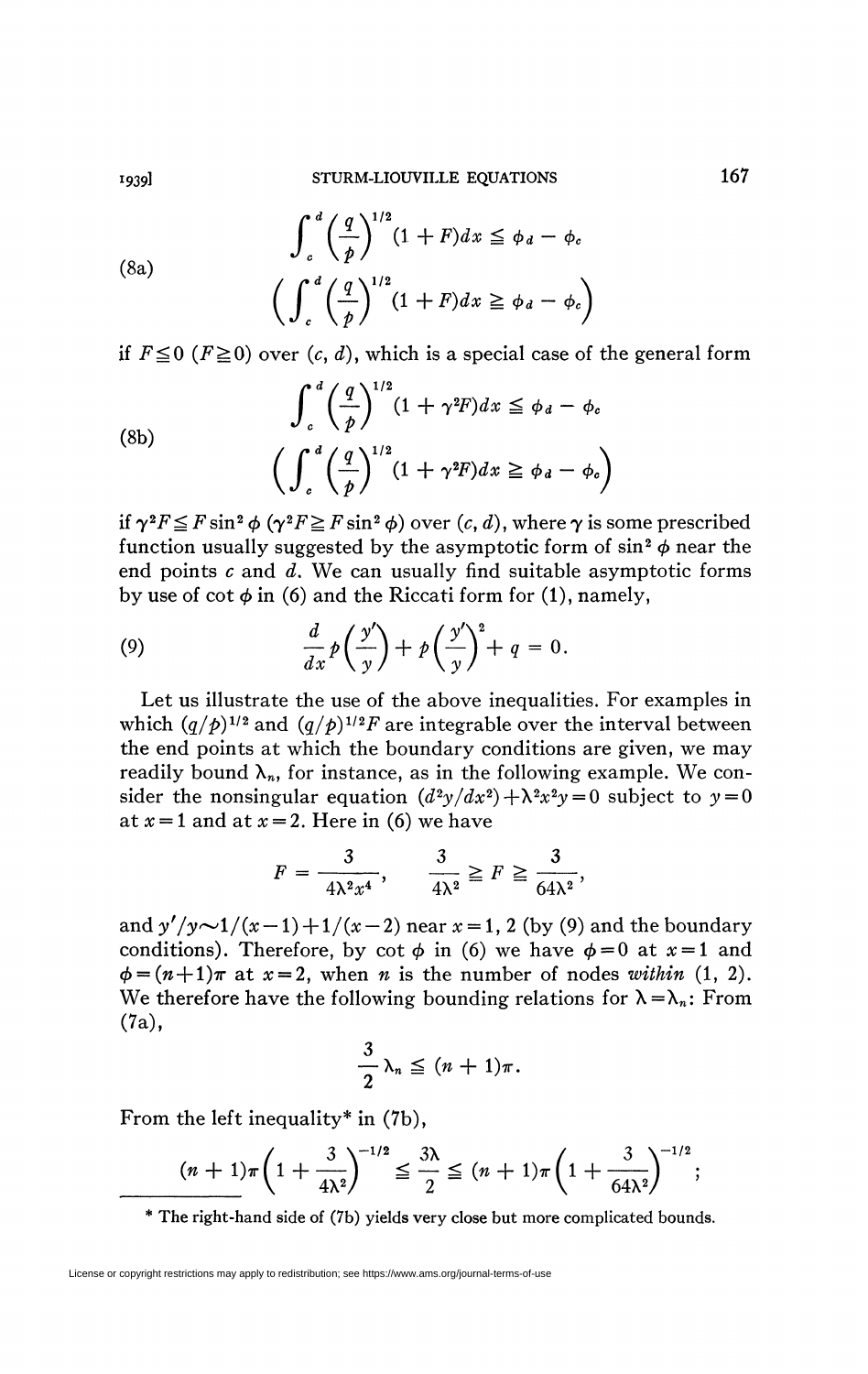whence, for example, in the case of  $n-1$  nodes within  $(1, 2)$ ,

(10) 
$$
\frac{2}{3}\left(n^2\pi^2-\frac{27}{16}\right)^{1/2}\leq \lambda_{n-1}\leq \frac{2}{3}\left(n^2\pi^2-\frac{27}{256}\right)^{1/2}.
$$

From (8a),

$$
\frac{3\lambda_{n-1}}{2}+\frac{9}{32\lambda_{n-1}}\geq n\pi,
$$

which gives us a *larger* lower bound for  $\lambda_{n-1}$ . With little more trouble we could find even closer bounds for  $\lambda_{n-1}$ ; for example, by dividing the interval (1, 2) into subintervals *(c, d).* 

In examples for which there are points near which at least one of the expressions  $(q/p)^{1/2}$  and  $(q/p)^{1/2}F$  is not integrable we must, in general, use a comparison theorem to supplement the inequalities (7) and (8) in order to obtain *both* upper and lower bounds. Let us consider an example which involves singular end points and is not yet solved in closed form:  $p=1-x^2$ ,  $q=\lambda^2x$ , subject to the condition y bounded throughout the interval  $-1 < x < 1$ . In this case we have the intervals  $(a, b) \equiv (-1, 1), (\alpha, \beta) \equiv (0, 1),$  and, using (2) and the appropriate exponents at  $x = +1$ , we obtain  $\phi = 0$  at  $x = 0^*$  and  $\phi = (n+1)\pi$ at *x =* 1. We introduce the constants

$$
B = \int_0^1 \left(\frac{x}{1-x^2}\right)^{1/2} dx = \left(\frac{2}{\pi}\right)^{1/2} \Gamma^2 \left(\frac{3}{4}\right) = \frac{2}{3} \pi^{1/2}, \qquad C = 1.71,
$$

where *C* is the minimum value (in the interval  $0 < x < 1$ ) of

$$
\lambda^2 F = (3x^2 - 5)(x^2 + 1)/16x^3(x^2 - 1) \quad \text{at} \quad x^2 = (8/3)^{1/2} - 1.
$$

Therefore from the left inequality in (7b) we get the bounding relation

(11) 
$$
\lambda_{n-1} \leq ((n\pi/B)^2 - C)^{1/2} < n\pi/B.\dagger
$$

Before considering such examples further let us note the following useful comparison  $1$  forms for use with  $(6)$ :

(12a) 
$$
(d\theta/dx) = (q/p)^{1/2}(1 + F\theta^2),
$$

\* In this case  $py'/y$  has a finite nonzero value at  $z=0$  if y is bounded at  $z=-1$ , because of the general identity for (1); namely  $pyy'\vert_{x_1}^{x_2} = \int_{x_1}^{x_2} (p(y')^2 - qy^2) dx$  (whence  $pyy' = 0$  at most once in an interval where  $q \le 0$  but  $y' \ne 0$  if  $q \ne 0$ ).

 $\dagger$  In Legendre's equation  $p=1-x^2$ ,  $q=\lambda^2$ , and  $(a, b) = (\alpha, \beta) = (-1, 1)$ . Here (7b) yields the inequality  $\lambda_n^2 < (n+1)^2 - 1/2$  for any solution with *n* nodes in (-1, 1).

 $\ddagger$  See the second footnote on p. 166.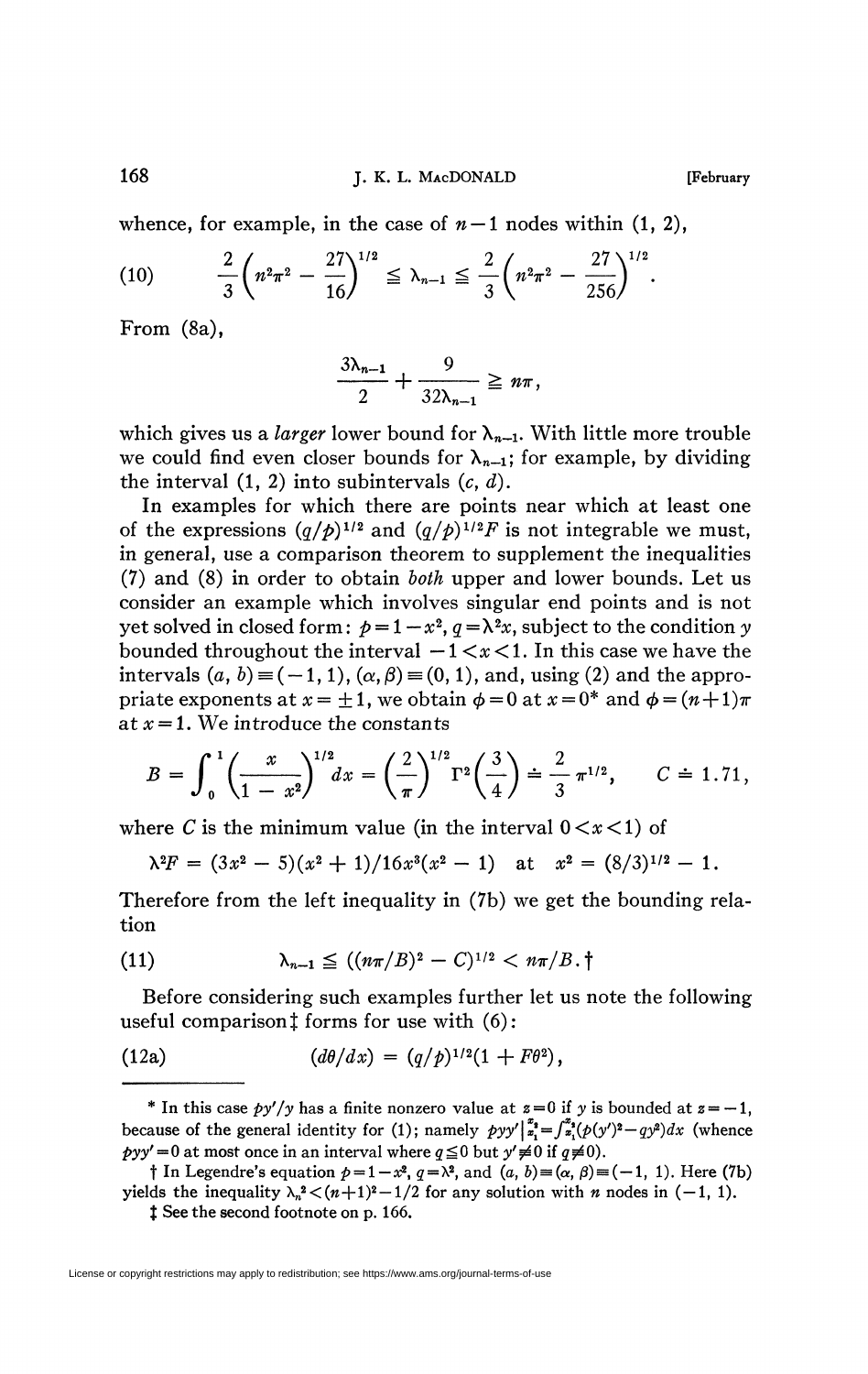which is satisfied by  $\theta = 4q(pq)^{1/2}/(pq)$ ; and

(12b) 
$$
(d\psi/dx) = (q/p)^{1/2}(1 + Ff(x)g(\psi - t))
$$

which is satisfied by the form  $\psi$  given by the equation

(12c) 
$$
\int \frac{d(\psi - t)}{g(\psi - t)} = \int \frac{f(x)d(\psi - t)}{\theta^2} = \int f(x)(q/\phi)^{1/2}F dx.
$$

We have used the following symbols in the above equations:

(12d) 
$$
\theta = 4q(pq)^{1/2}/(pq)', \qquad t = \int (q/p)^{1/2} dx,
$$

with  $f(x)$  and  $g(\psi - t)$  disposable functions. In particular, we can set  $f(x)g(\psi - t) = h \sin^2 j(\psi - t)$  in (12b) and (12c) (*h* and *j* any constants) and obtain

(12e)  
\n
$$
(d\psi/dx) = (q/p)^{1/2}(1 + Fh \sin^2 (\psi - t)),
$$
\n
$$
\psi = t - j^{-1} \cot^{-1} \int jh(q/p)^{1/2}F dx.
$$

Using the forms  $\phi$  of (6) and  $\psi$  of (12) in the comparison theorem<sup>\*</sup> we have the following: If in some interval  $x_1 < x < x_2$  or  $x_1 > x > x_2$ (over which  $\phi$  and  $\psi$  are bounded in any given example) it can be shown that  $\phi \geq \psi$  ( $\phi \leq \psi$ ) near  $x = x_1$ , then the same inequality will continue to hold *throughout* the interval if (correspondingly)

(13) 
$$
(x_2 - x_1)F \sin^2 \psi \ge (x_2 - x_1)Ff(x)g(\psi - t)
$$

$$
((x_2 - x_1)F \sin^2 \psi \le (x_2 - x_1)Ff(x)g(\psi - t))
$$

throughout the interval.

For examples in which *(q/p)* or *F* lead to unbounded integrals (or to poor bounds) in forms like (7) and (8), if  $c \rightarrow \alpha$  and (or)  $d \rightarrow \beta$ , we can take  $(c, d)$  to be interior to  $(\alpha, \beta)$  and use (13) to fill in between  $\alpha$ and *c* and *d* and  $\beta$ . We may thus find bounds for  $\phi_c$  and  $\phi_d$  in forms like (7b), or for the right-hand side of an equation such as the following (corresponding to (7b)):

(14) 
$$
\int_{\phi_{\alpha}}^{\phi_{\beta}} \frac{d\phi}{1 + k \sin^2 \phi} - \int_{\alpha}^{\beta} \left(\frac{q}{p}\right)^{1/2} dx = \int_{\alpha}^{\beta} \left(\frac{q}{p}\right)^{1/2} \frac{(F - k) \sin^2 \phi}{1 + k \sin^2 \phi} dx.
$$

*<sup>\*</sup>* **See the second footnote on p. 166.** 

License or copyright restrictions may apply to redistribution; see https://www.ams.org/journal-terms-of-use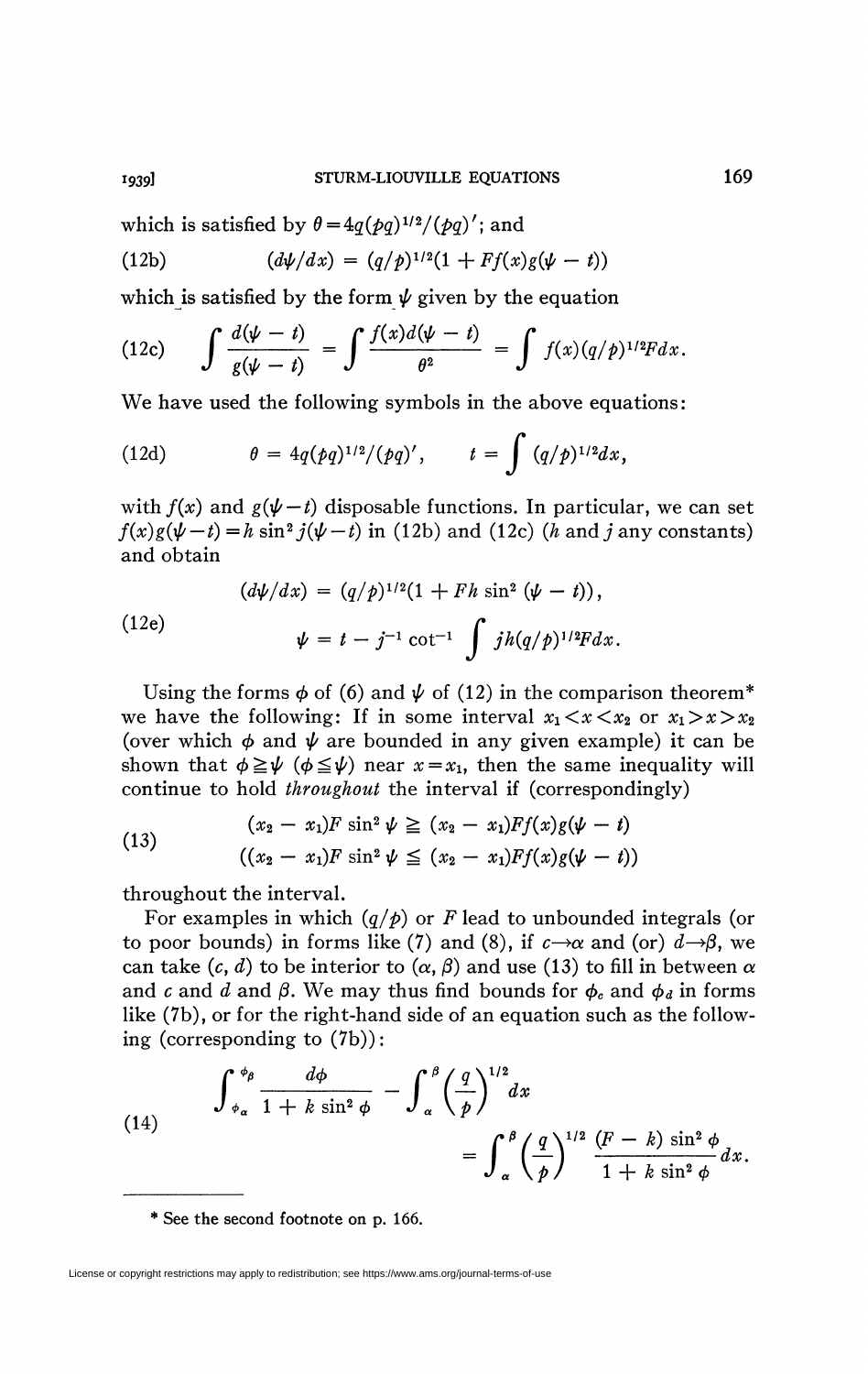For example, we may bound the right-hand side of (14) (usually after preliminary use of symmetry, integration by parts, and other simple manipulations) by breaking the interval of integration into  $(\alpha, c)$ ,  $(c, d)$ , and  $(d, \beta)$ , and replacing  $\phi$  in the first and third intervals by appropriate comparison  $\pmb{\psi}$ 's and replacing  $\sin^2\pmb{\phi}$  in the second interval by 0 or 1 as in (7b). We should choose  $(c, d)$  so as to give the smallest (absolute value) bound for the right-hand side of (14). Using the latter method with, for example,  $\psi = \theta > \phi$  near  $x = -1$  in the case of Legendre's polynomials,\* we can readily find such very good bounds as

$$
\left(n+\frac{1}{2}-\frac{1}{\pi^2}\right)^2-\frac{1}{2}<\lambda_n^2\quad \left(=\left(n+\frac{1}{2}\right)^2-\frac{1}{4}\right).
$$

In the case mentioned before, with  $p = (1 - x^2)$  and  $q = \lambda^2 x$ , we can proceed in a very similar manner, except that we must use the Riccati equation (9) or its equivalent in order to get a suitable approximate value for  $\phi$  at  $x = 0$ † in terms of the value of  $y'/y$  at  $x = -1$ . We can quite easily get upper and lower bounds for  $\lambda_n$  isolating it from its neighbors  $\lambda_{n-1}$  and  $\lambda_{n+1}$ . Such isolating of the possible ranges for the parameter values is very useful if, as in this case, we can determine the values by means of a continued fraction or other transcendental equation.

Thus far we have considered the form (5) only under the special substitution  $r = (pq)^{-1/2}$ . We can, in general, formally simplify the bounding process by using a substitution in (5) such as

(15) 
$$
r = (pq)^{-1/2} \tanh k(pq)^{1/2}, \quad k > 0
$$
 any constant,

which has the property of differing slightly from  $(pq)^{-1/2}$  where  $k(\rho q)^{1/2}$  is large, but of not introducing unboundedness in the coefficient of  $(pt)^{-1}$  sin<sup>2</sup>  $\phi$  near end points. Under such circumstances if  $\int dx / \rho r$  is bounded, we can use forms corresponding to (7) and (8) for obtaining the desired bounds. Using this procedure we may encounter more complicated integrals which may require series expansion or some such device in order to evaluate them. We may frequently find it profitable to use this method to bound  $\phi\begin{vmatrix} a \\ b \end{vmatrix}$  in (7) or (8) over an interval *(c, d)* in which *F* is bounded, instead of using comparison forms such as in (14).

In cases where the function  $(pq)$  violates the conditions required for (6) and (IS), we must use other substitutions for *r,* being guided in

<sup>\*</sup> See the second footnote on p. 168.

t See the first footnote on p. 168.